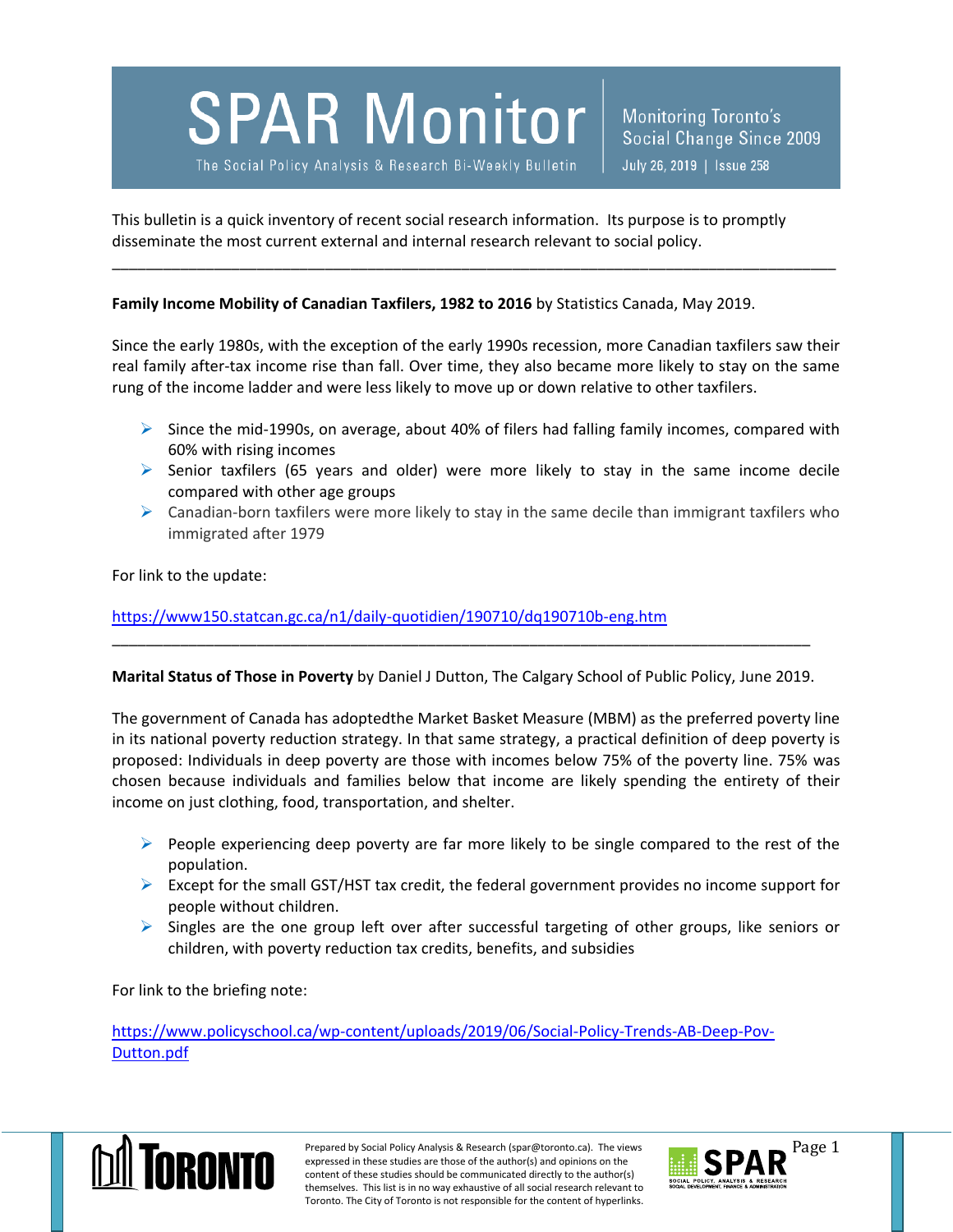**Black-led Businesses In Toronto:Building Opportunities for Growth and Prosperity**, by the Black Business and Professionals Council Advisory Body of the City of Toronto and co-sponsored by the City of Toronto, 2015.

\_\_\_\_\_\_\_\_\_\_\_\_\_\_\_\_\_\_\_\_\_\_\_\_\_\_\_\_\_\_\_\_\_\_\_\_\_\_\_\_\_\_\_\_\_\_\_\_\_\_\_\_\_\_\_\_\_\_\_\_\_\_\_\_\_\_\_\_\_\_\_\_\_\_\_\_\_\_\_\_\_\_\_\_\_

In May 2014 the Deputy Mayor of Toronto convened roundtables on Black Business Professionals and Youth Entrepreneurs. An outcome of the Black Business Professionals Roundtable was the creation of the Black Business and Professionals Council Advisory Body (BBPCAB), mandated to review and make recommendations on how the City can improve its outreach to the Black small business community. This survey and analysis is a significant first step in establishing a stronger and closer working relationship between the Black business community and the City of Toronto..

- $\triangleright$  Black-led businesses in Toronto are predominantly focused on professional services (32% of respondents), which includes business consulting, advertising and legal services
- Over half of surveyed Black-owned businesses in Toronto (59% of respondents) have operated for five years or less
- $\triangleright$  Almost half (48% of respondents) are self-employed. Only three businesses employ more than 100 employees (2%). Therefore, almost all businesses surveyed are small businesses

For link to the paper:

[https://static1.squarespace.com/static/5c9ff44ce66669098db10e3f/t/5ca10b37e79c708fd52fe3e3/155](https://static1.squarespace.com/static/5c9ff44ce66669098db10e3f/t/5ca10b37e79c708fd52fe3e3/1554058045051/8ff2-EDC-Black-led-Businesses-Toronto.pdf) [4058045051/8ff2-EDC-Black-led-Businesses-Toronto.pdf](https://static1.squarespace.com/static/5c9ff44ce66669098db10e3f/t/5ca10b37e79c708fd52fe3e3/1554058045051/8ff2-EDC-Black-led-Businesses-Toronto.pdf)

\_\_\_\_\_\_\_\_\_\_\_\_\_\_\_\_\_\_\_\_\_\_\_\_\_\_\_\_\_\_\_\_\_\_\_\_\_\_\_\_\_\_\_\_\_\_\_\_\_\_\_\_\_\_\_\_\_\_\_\_\_\_\_\_\_\_\_\_\_\_\_\_\_\_\_\_\_\_\_\_\_\_\_\_\_

**Persistence and Representation of Women in STEM Programs** by Katherine Wall, Statistics Canada, May 2019.

The underrepresentation of women in STEM (science, technology, engineering, and mathematics and computer science) has attracted considerable attention, and many have wondered whether women are more likely than men to quit STEM programs at university. Using data from the Education and Labour Market Longitudinal Platform (ELMLP), this study follows a cohort of students who enrolled in a STEM program in 2010 over a number of years, in order to see the extent to which women and men persist in and eventually graduate from STEM programs.

- $\triangleright$  Women made up 44% of first-year STEM students aged 19 or less in undergraduate degree programs in 2010, whereas they accounted for more than 64% of students in BHASE, or non-STEM, programs
- ▶ 66% of womenand 72% of men remained in a STEM program (as students or graduates) as of 2015
- **Persistence varied across STEM programs. About 82% of women and 77% of men in** engineering remained in the same program over the period. This compared with 9% of women and men in general and integrated sciences

For link to the paper:

<https://www150.statcan.gc.ca/n1/en/pub/75-006-x/2019001/article/00006-eng.pdf?st=tb2xQgkw>